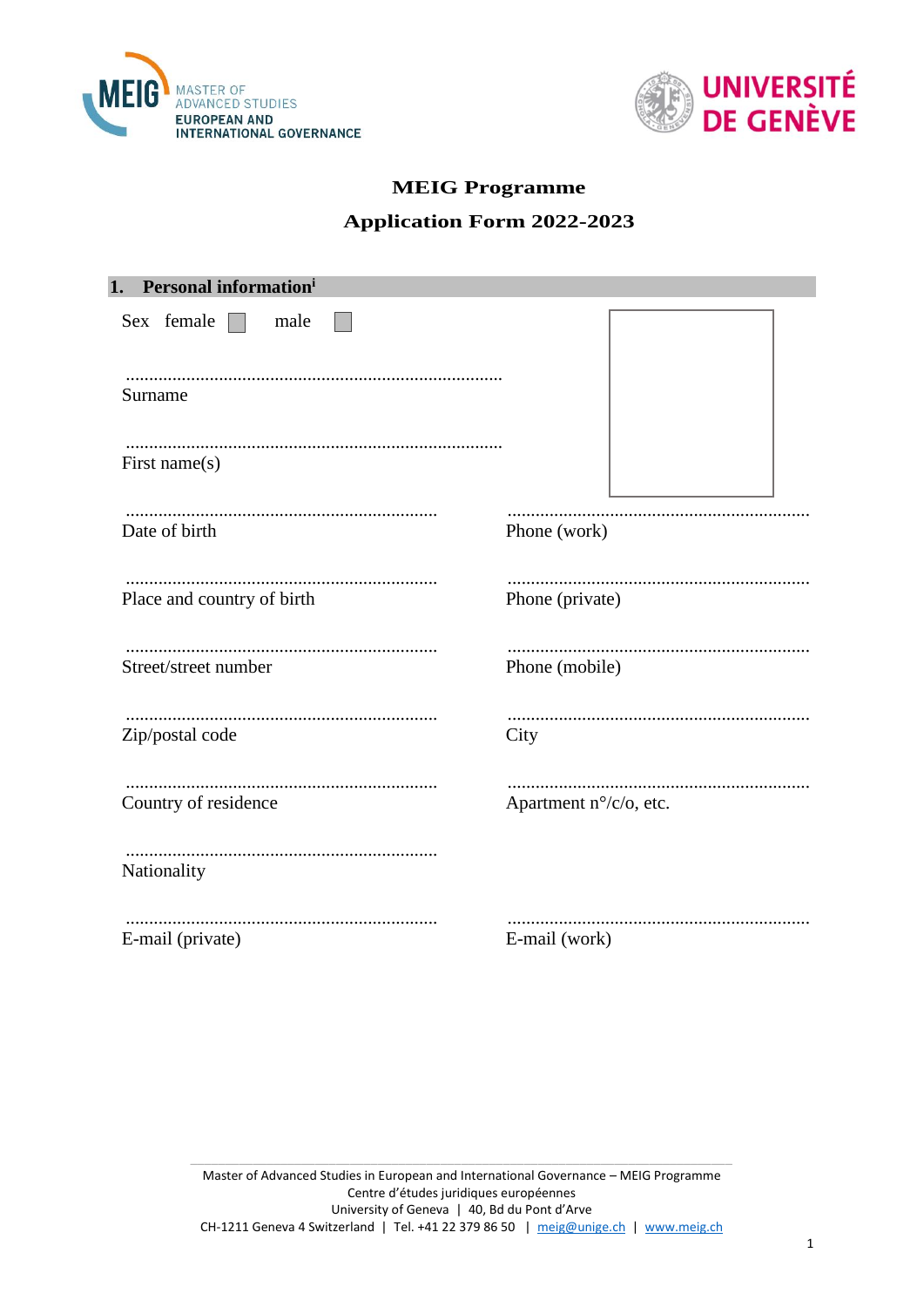## **How do you wish to be contacted ?**

Please send news and information concerning course topics or my studies in general to my

home work e-mail address.

My e-mail addresses can be passed on to my fellow students and lecturers of the MEIG Programme

| es |  | N٥ |
|----|--|----|
|----|--|----|

# **2. Education**

| Previous university education in Switzerland                                                                                                         |           |                          |  |  |
|------------------------------------------------------------------------------------------------------------------------------------------------------|-----------|--------------------------|--|--|
|                                                                                                                                                      |           |                          |  |  |
| If yes: Swiss enrolment number (SIUS):                                                                                                               |           |                          |  |  |
| If you are not able to provide your enrolment number, please give the name of the last higher<br>education institution you attended in Switzerland : |           |                          |  |  |
| <b>Highest university qualification obtained</b>                                                                                                     |           |                          |  |  |
| Programme/course studied                                                                                                                             |           | Name of University       |  |  |
| Name of degree                                                                                                                                       |           | Standard period of study |  |  |
| Total ECTS credits points acquired                                                                                                                   |           | Date of completion       |  |  |
| ECTS grade                                                                                                                                           |           |                          |  |  |
| or (if no ECTS grade is indicated)                                                                                                                   |           |                          |  |  |
| Academic honour                                                                                                                                      | <b>or</b> | Average mark             |  |  |
| Thesis topic (if given)                                                                                                                              |           |                          |  |  |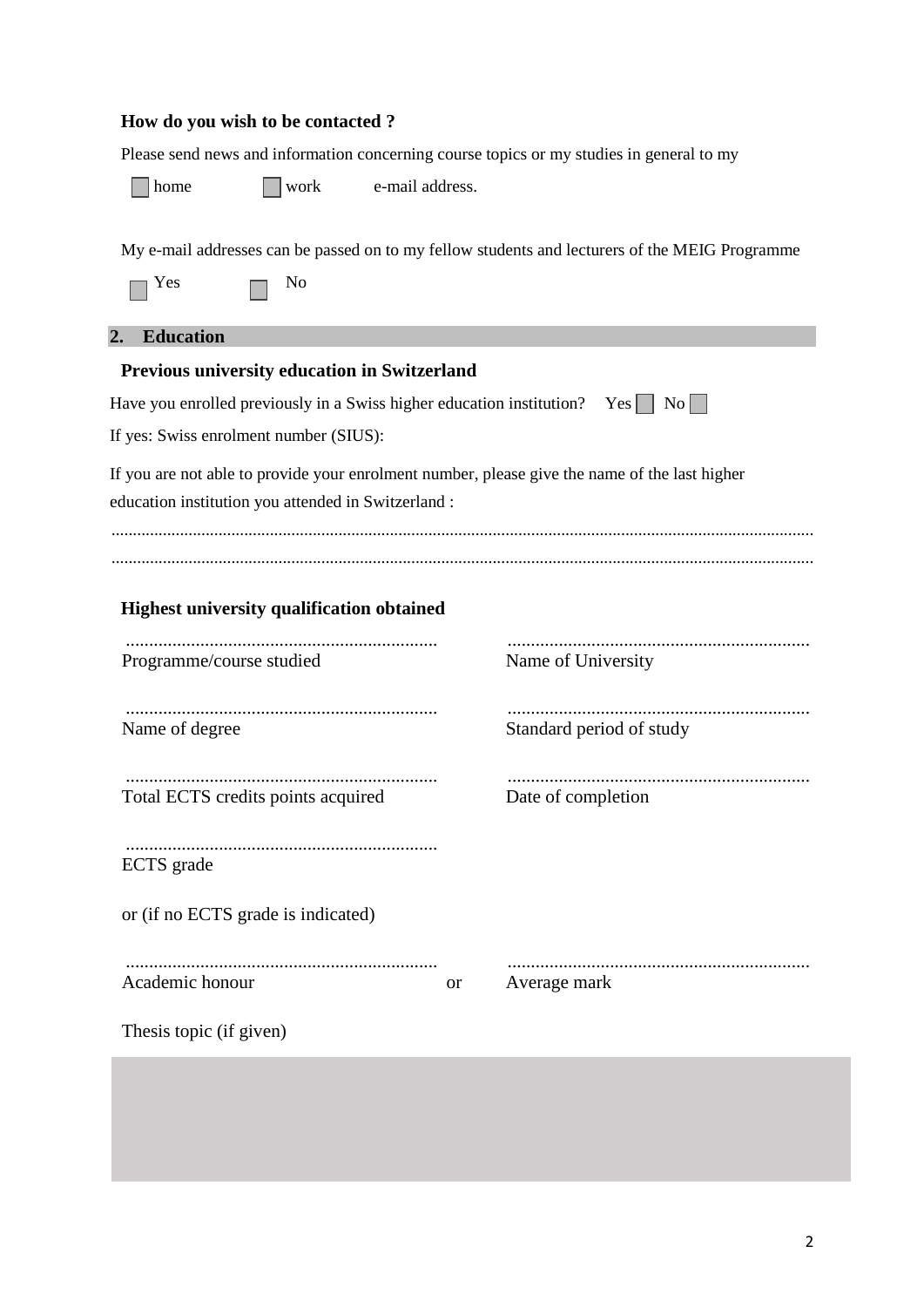# **3. Previous employment and current position**

Please briefly summarise your professional positions and activities in recent years – also in the fields related to European and International Governance.

| Are you currently employed?                                                                                                                                              |
|--------------------------------------------------------------------------------------------------------------------------------------------------------------------------|
| employed<br>self-employed<br>other                                                                                                                                       |
| Yes, full-time<br>Yes, part-time $\rightarrow$ percentage worked :<br>No, because you are :<br>$\vert$ seeking employment<br>on training leave<br>Other, please specify: |
| <br>Name of the employer                                                                                                                                                 |
| Position held                                                                                                                                                            |
| Total duration of professional experience (in years/months) at the beginning of your intended<br>studies.                                                                |
| If you are currently unemployed please complete the following section based on the last<br>position you held.                                                            |
| Main area of activity                                                                                                                                                    |
|                                                                                                                                                                          |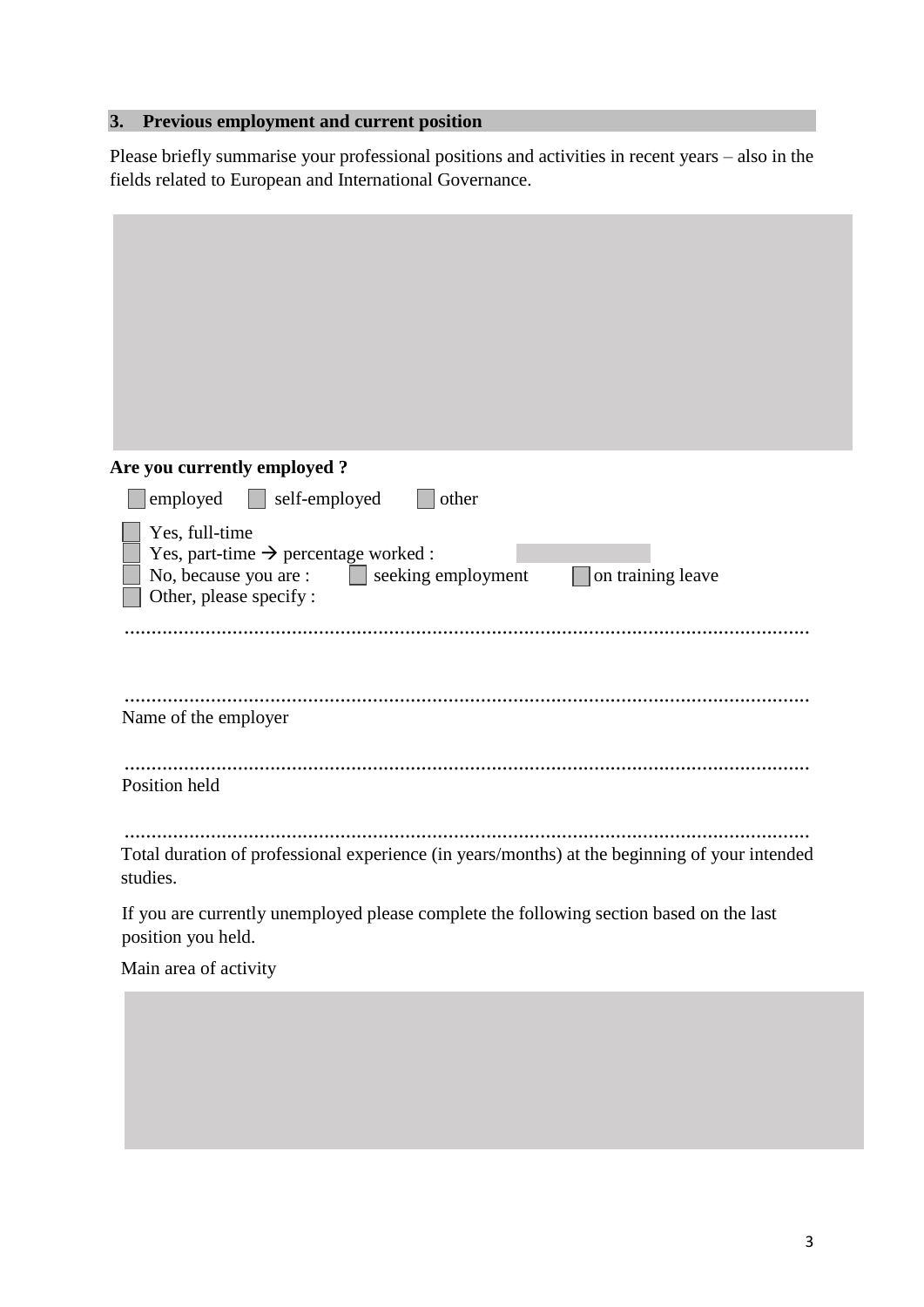### **4. Letter of motivation**

Please indicate in a **separate letter of motivation why** you would like to pursue the Master of Advanced Studies in European and International Governance (MEIG Programme).

Do you already have specific plans for financing your studies (private funding, bank loan, company funding, etc.) ?

Would your employer support your Master studies ?

My employer has not indicated explicit support of my future studies. My employer will support me by:

Reducing my workload and/or giving me time off work for my studies

Providing financial support towards my tuition fees (in %):

Other, please specify :

#### **5. Information on end-of-study work**

Please indicate which form of the end-of-study work you will most likely choose (the final decision may differ) :

writing of a Master's thesis

completion of an internship and drafting of the internship report, or

drafting of a report on a predetermined project as part of your present or future professional activity

## **6. Evaluation**

#### **How did you learn about the MEIG Programme ?**

| Personal recommendation. Please specify :                     |                                         |
|---------------------------------------------------------------|-----------------------------------------|
| Internet search (Which search engine and/or online platform?) |                                         |
| Visit of the University of Geneva or its website?             |                                         |
| Visit of a website (please specify which)                     |                                         |
| Print media article (In which magazine/paper and which date?) |                                         |
| Advertisement (print)                                         |                                         |
| Advertisement (online)                                        | CEJE website                            |
|                                                               | GSI website $\Box$ MEIG website         |
| Social media                                                  | Facebook<br>$\Box$ Facebook promotion   |
|                                                               | $\Box$ LinkedIn promotion<br>LinkedIn   |
|                                                               | $\Box$ Instagram promotion<br>Instagram |
|                                                               | Twitter                                 |
|                                                               | Other                                   |
|                                                               | Please specify.                         |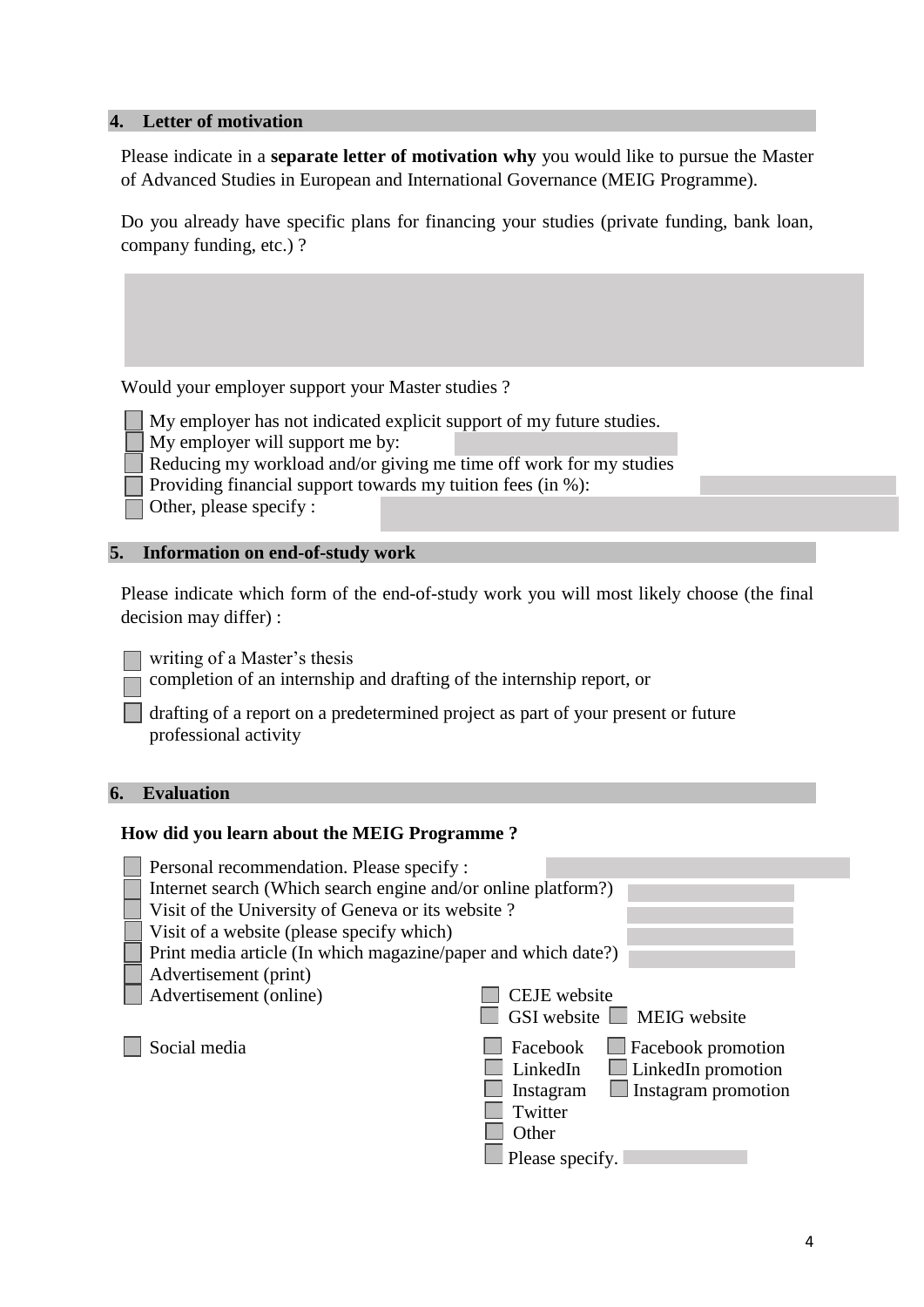Event/fair/conference (which?): Other. Please specify

Where would you have liked to read or hear about the MEIG Programme (media, events, etc.) but did not find the necessary information?

## **7. Statement of Consent and supporting application documents**

I hereby apply for admission to the Master of Advanced Studies in European and International Governance on the basis of the statements made above.

I hereby affirm that all information contained in this application is complete and correct. I am aware that intentionally or negligently giving false information may lead to exclusion from the admissions procedure or - if discovered after enrolment - to a revocation of my admission or enrolment.

As the basis for this application, I specifically confirm my acceptance of the regulations governing admissions and the tuition fees for the Programme "Master of Advanced Studies in European and International Governance" at the University of Geneva.

I will immediately notify the admission office  $(meig@unige.ch)$  of any change in my postal or e-mail address (es) or names.

I hereby affirm that I have sufficient fluency in written and spoken English to be able to follow the course.

I note that to be officially enrolled for the Master of Advanced Studies in European and International Governance (binding registration) I will pay the amount of CHF 3,000 within the deadline set in the letter of admission. The amount of CHF 3,000 will secure your place in the programme and is deducted from the total tuition fees (CHF 25,000 net of bank charges) which must be paid either in full or in two instalments as mentioned in the tuition fees invoice I will receive.

| Place, date | Signature |
|-------------|-----------|

................................................................... .................................................................

**If not signed, the application shall be deemed not submitted.**